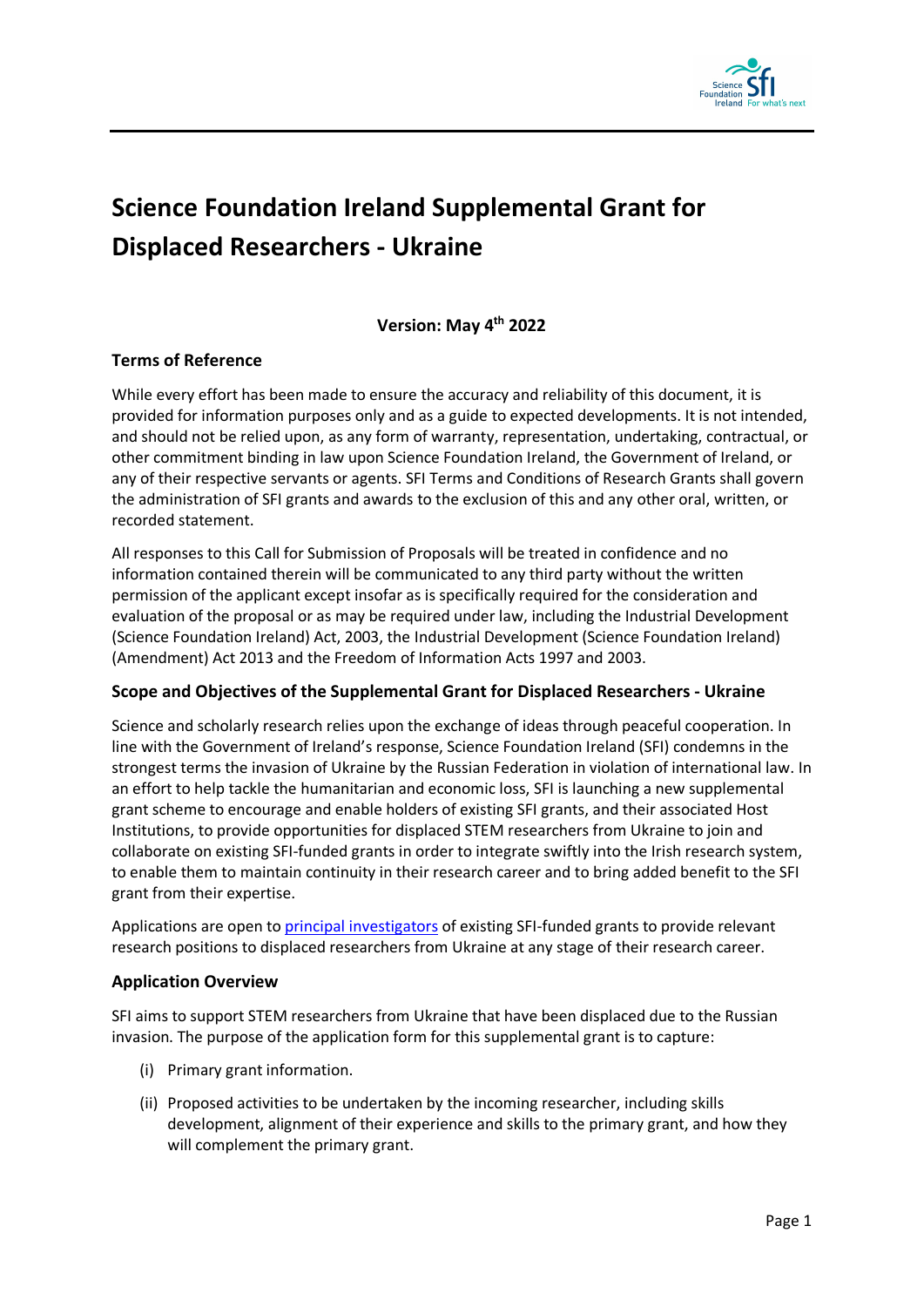

- (iii) Information and supporting documentation relating to the career stage and relevant experience of the incoming researcher.
- (iv) Duration and start date of the supplemental grant.

# **Additional Application Details**

| <b>Eligibility of</b><br><b>Research</b><br><b>Body</b> | The research body of the lead applicant is the body responsible for the overall financial<br>and administrative co-ordination of research programmes supported by funding from<br>SFI. The research body must also provide assurance that the space and infrastructure to<br>carry out the proposed research are available for the duration of the supplemental<br>grant.                           |
|---------------------------------------------------------|-----------------------------------------------------------------------------------------------------------------------------------------------------------------------------------------------------------------------------------------------------------------------------------------------------------------------------------------------------------------------------------------------------|
| <b>Eligible</b><br><b>Grants</b>                        | Applications are welcomed from principal investigators on active SFI grants across all<br>schemes with the exception of Research Infrastructures Awards, SFI Discover Awards<br>and SFI Industry RD&I Fellowship Awards.                                                                                                                                                                            |
|                                                         | The host institution for the Supplemental Grant for Displaced Researchers - Ukraine will<br>be the same as for the active SFI grant.                                                                                                                                                                                                                                                                |
| <b>Deadline</b>                                         | This programme will remain open until further notice.                                                                                                                                                                                                                                                                                                                                               |
|                                                         | Notification of closure of the call will be made at least one week in advance through<br>the SFI website and SFI email alerts.                                                                                                                                                                                                                                                                      |
|                                                         | SFI will accept applications at any time while the call remains open and will endeavour<br>to issue grants as soon as possible thereafter for successful applications.                                                                                                                                                                                                                              |
| Grant<br><b>Duration</b>                                | These supplemental grants will be issued for a maximum period of 1 year and a<br>minimum period of 3 months.                                                                                                                                                                                                                                                                                        |
| <b>Eligible Costs</b>                                   | Eligible costs in this scheme include:                                                                                                                                                                                                                                                                                                                                                              |
|                                                         | Salary-related costs for research staff (see further details below).<br>$\bullet$                                                                                                                                                                                                                                                                                                                   |
|                                                         | Materials and consumable costs up to a maximum of $E2,000$ .                                                                                                                                                                                                                                                                                                                                        |
|                                                         | A contribution of €2,000 towards the purchase of a computer.                                                                                                                                                                                                                                                                                                                                        |
|                                                         | SFI will contribute to the indirect costs of the research through an overhead payment<br>of 30% of Total Direct Costs (excludes student fees and equipment costs).                                                                                                                                                                                                                                  |
|                                                         | Grants will have a duration of up to 12 months. The duration of the supplemental grant<br>cannot exceed the expiration date of the host grant.                                                                                                                                                                                                                                                      |
|                                                         | <b>Salary Costs</b>                                                                                                                                                                                                                                                                                                                                                                                 |
|                                                         | The total funding per grant will largely be determined by one of the three appropriate<br>salary scales listed below. Eligible costs include gross salary, an Employer's PRSI<br>contribution at 11.05% of gross salary and pension provision up to a maximum of 20%<br>of gross salary. The level of employer contribution should be in accordance with SFI's<br>Grant Budget Policy. <sup>1</sup> |
|                                                         | Applicants must use one of the following three salary scales:                                                                                                                                                                                                                                                                                                                                       |

<span id="page-1-0"></span><sup>1</sup> <https://www.sfi.ie/funding/sfi-policies-and-guidance/budget-finance-related-policies/>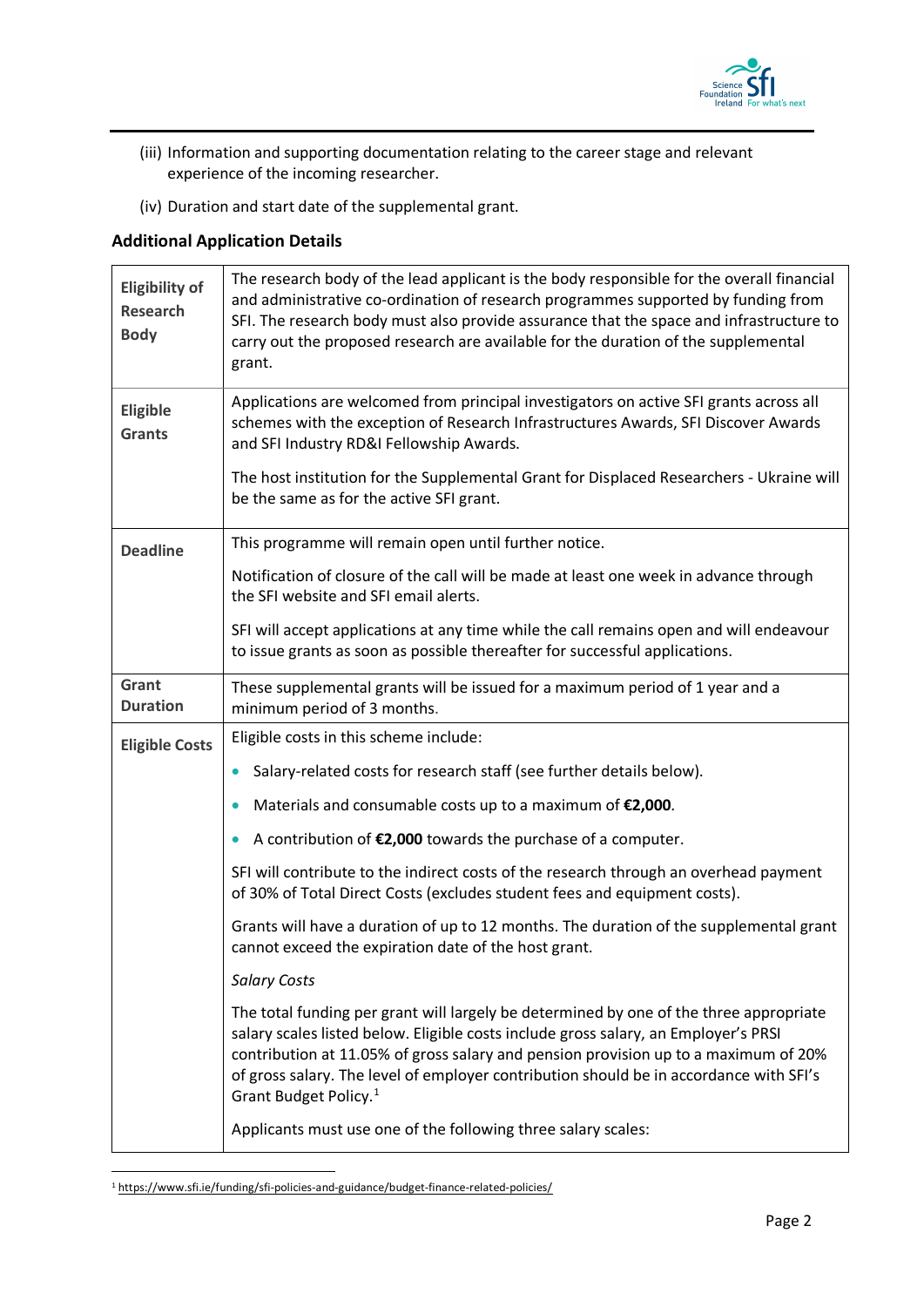

|                                 | Existing PhD postgraduate student. SFI will fund postgraduate student stipends at a<br>$\bullet$<br>flat rate of €18,500 per annum plus a contribution of €5,500 towards fees.                                                                                                                                                                                                                                                                                                                                                                                                                                                                            |
|---------------------------------|-----------------------------------------------------------------------------------------------------------------------------------------------------------------------------------------------------------------------------------------------------------------------------------------------------------------------------------------------------------------------------------------------------------------------------------------------------------------------------------------------------------------------------------------------------------------------------------------------------------------------------------------------------------|
|                                 | SFI will fund a contribution to the salary of Postdoctoral Researchers at the SFI Team<br>$\bullet$<br>Member Budget Scale, Level 2A Point 1.                                                                                                                                                                                                                                                                                                                                                                                                                                                                                                             |
|                                 | For senior team members who have unique and essential skills, SFI may fund a<br>$\bullet$<br>contribution to the salary of a Research Fellow at the SFI Team Member Budget<br>Scale Level 3 Point 1.                                                                                                                                                                                                                                                                                                                                                                                                                                                      |
|                                 | SFI will consider contributions to Research Fellow positions only where such an<br>appointment is justified within the application form and through the supporting<br>documentation (see below). Further detail on budget categories and Staff can be found<br>in SFI's Grant Budget Policy. <sup>2</sup>                                                                                                                                                                                                                                                                                                                                                 |
|                                 | The Host Institution will review and administer the SFI grant funding and is responsible<br>for compliance with the grant conditions including those outlined in the Letter of Offer<br>and SFI's Terms and Conditions of Research Grants.                                                                                                                                                                                                                                                                                                                                                                                                                |
| <b>Applicant</b><br><b>Team</b> | The Lead Applicant is the Principal Investigator of the host grant and will serve as the<br>primary point of contact for SFI during the review process and on the supplemental<br>grant, if successful. The Lead Applicant will be responsible for the scientific and<br>technical direction of the research programme associated with this supplemental grant.<br>He/she has primary fiduciary responsibility and accountability for carrying out the<br>research within the funding limits granted and in accordance with the terms and<br>conditions of SFI. Lead Applicant eligibility is determined by the eligibility of the original<br>SFI grant. |
|                                 | Funded Personnel: The individuals supported by this supplemental scheme should be<br>located in the Republic of Ireland and should provide a copy of their permission letter<br>from the Department of Justice in Ireland confirming Temporary Protection has been<br>granted under the EU Directive.                                                                                                                                                                                                                                                                                                                                                     |
|                                 | An outline of how their STEM research-related skills and experience will complement<br>the existing SFI-funded project and research group should be included. Responsibility<br>for determining an individual's academic and professional qualifications and checking<br>the legal requirements for the integration of named researchers rests with the Host<br>Institutions.                                                                                                                                                                                                                                                                             |
|                                 | Roles and responsibilities of the displaced researcher to be funded though this grant<br>must be differentiated and clear.                                                                                                                                                                                                                                                                                                                                                                                                                                                                                                                                |
| <b>How To</b><br><b>Apply</b>   | Interested PIs should email displacedresearchers@sfi.ie with their name, and the<br>proposal ID of their existing funded SFI project to which the Supplemental Grant for<br>Displaced Researchers - Ukraine will align to. Following an eligibility check, the PI's<br>SESAME profile will be updated to provide access to the supplemental grant application<br>form.                                                                                                                                                                                                                                                                                    |

<span id="page-2-0"></span><sup>2</sup> <https://www.sfi.ie/funding/sfi-policies-and-guidance/budget-finance-related-policies/SFI-Grant-Budget-Policy-November-2021.pdf>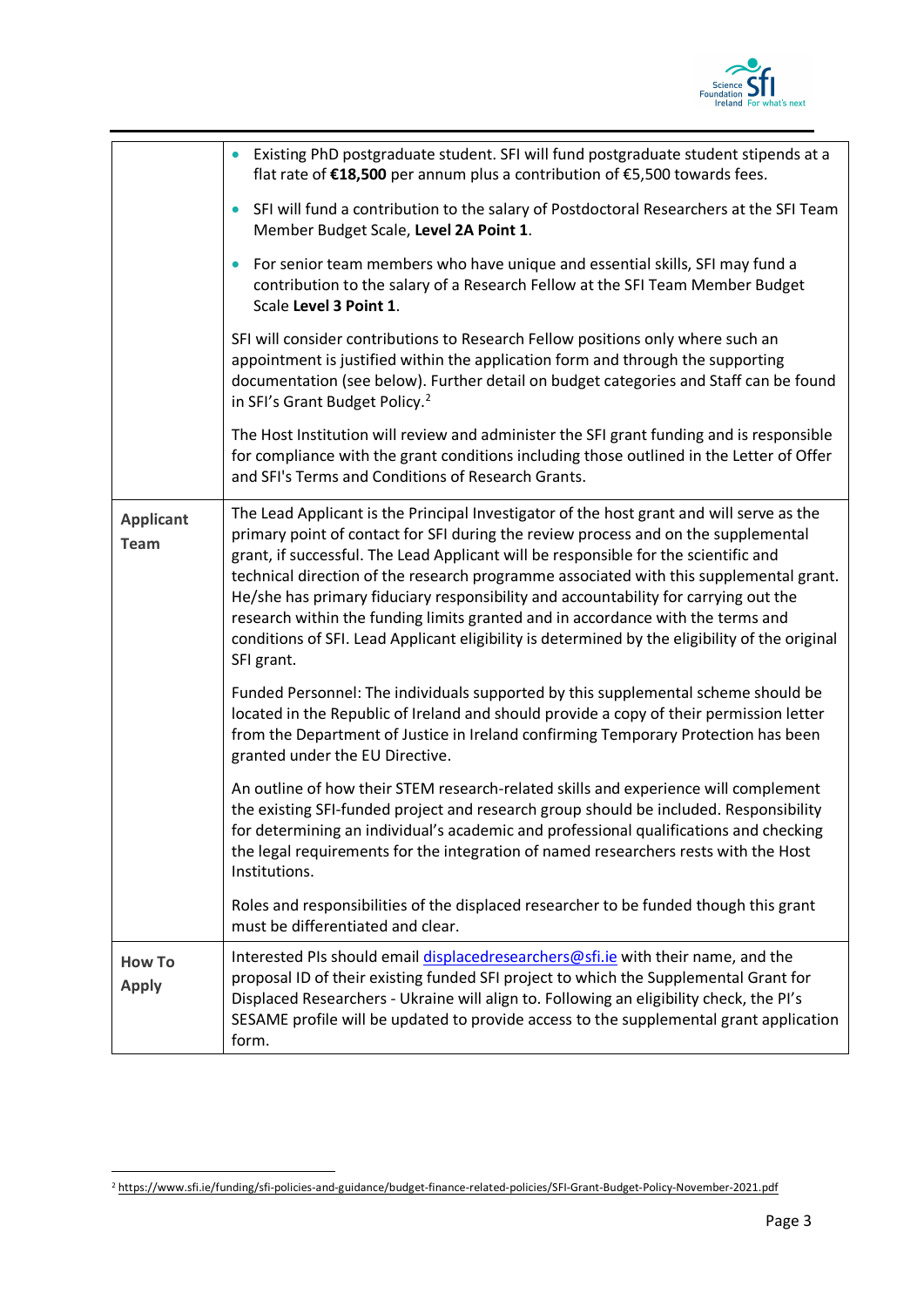

| Supply of<br><b>Additional</b><br><b>Information</b> | Additional information that is required beyond the completion of the Application Form<br>is:<br>1. A permission letter from the Department of Justice in Ireland confirming<br>Temporary Protection has been granted under the EU Directive. <sup>3</sup> |
|------------------------------------------------------|-----------------------------------------------------------------------------------------------------------------------------------------------------------------------------------------------------------------------------------------------------------|
|                                                      | 2. A Letter of Support from the hosting HEI<br>indicating that the space and infrastructure to carry out the proposed<br>$\circ$<br>research are available and,<br>endorsing the salary scale of the researcher<br>$\circ$                                |
|                                                      | 3. A CV outlining the incoming researcher's experience and background including a<br>short list of publications, if appropriate. The researcher's CV should be in English,<br>and while a narrative CV is preferrable, it is not essential. <sup>4</sup>  |

## **State Aid and SFI Grant Funding**

As per SFI's grant conditions (inclusive of SFI's General Terms & Conditions,<sup>[5](#page-3-2)</sup> Letters of Offer and SFI Policy documents<sup>[6](#page-3-3)</sup>), all SFI funding granted is subject to, and must be compliant with, State aid legislation based on Article 10[7](#page-3-4)(1) of the Treaty of the Functioning of the European Union (TFEU).<sup>7</sup>

Namely, research activities undertaken as part of a grant awarded under the SFI Supplemental Grant for Displaced Researchers - Ukraine, and agreed to subject to SFI's grant conditions, must be "noneconomic" in nature and be designed to ensure that any funding received does not, directly or indirectly, give rise to the granting of State aid.

Where recipients of grant funding engage with an 'undertaking'<sup>[8](#page-3-5)</sup> or industry party, under the SFI Supplemental Grant for Displaced Researchers - Ukraine they are required to demonstrate compliance with the conditions of "effective collaboration" as per the Framework for State aid for research, development and innovation (2014/C 198/01). For further guidelines please see [https://www.sfi.ie/funding/sfi-policies-and-guidance/state-aid/.](https://www.sfi.ie/funding/sfi-policies-and-guidance/state-aid/)

## **Review Process**

Given the urgency to support displaced Ukrainian researchers, SFI will endeavour to review all applications as quickly as possible and will include input from agency staff.

Applications will be initially checked for eligibility by SFI staff members. Following the initial eligibility check, the SESAME profile of the PI will be updated to provide them with access to the call. Each eligible application will undergo an in-house review process by SFI staff.

As the active grants have already been peer reviewed, the application for a supplement grant largely focuses on information on the incoming researcher to be incorporated into the project and the case for how they will augment the project funded through the primary grant.

<span id="page-3-4"></span>

<span id="page-3-0"></span><sup>3</sup> <https://www.gov.ie/en/publication/0f773-temporary-protection/>

https://sfdora.org/read/

<span id="page-3-3"></span><span id="page-3-2"></span><span id="page-3-1"></span><sup>&</sup>lt;sup>5</sup> https://www.sfi.ie/funding/sfi-policies-and-guidance/sfi-general-terms-and-conditions/<br><sup>6</sup> https://www.sfi.ie/funding/sfi-policies-and-guidance/<br><sup>7</sup> Commission Notice on the notion of State aid as referred to in Artic [Union TABLE OF CONTENTS \(europa.eu\)](https://eur-lex.europa.eu/legal-content/EN/TXT/PDF/?uri=CELEX:52016XC0719(05)&from=EN)

<span id="page-3-5"></span><sup>&</sup>lt;sup>8</sup> The concept of an "undertaking" under EU competition law rules is an entity that is engaged in an "economic activity" regardless of its legal status or the way that it is financed. An activity is economic in nature when it involves offering goods or services on a market.